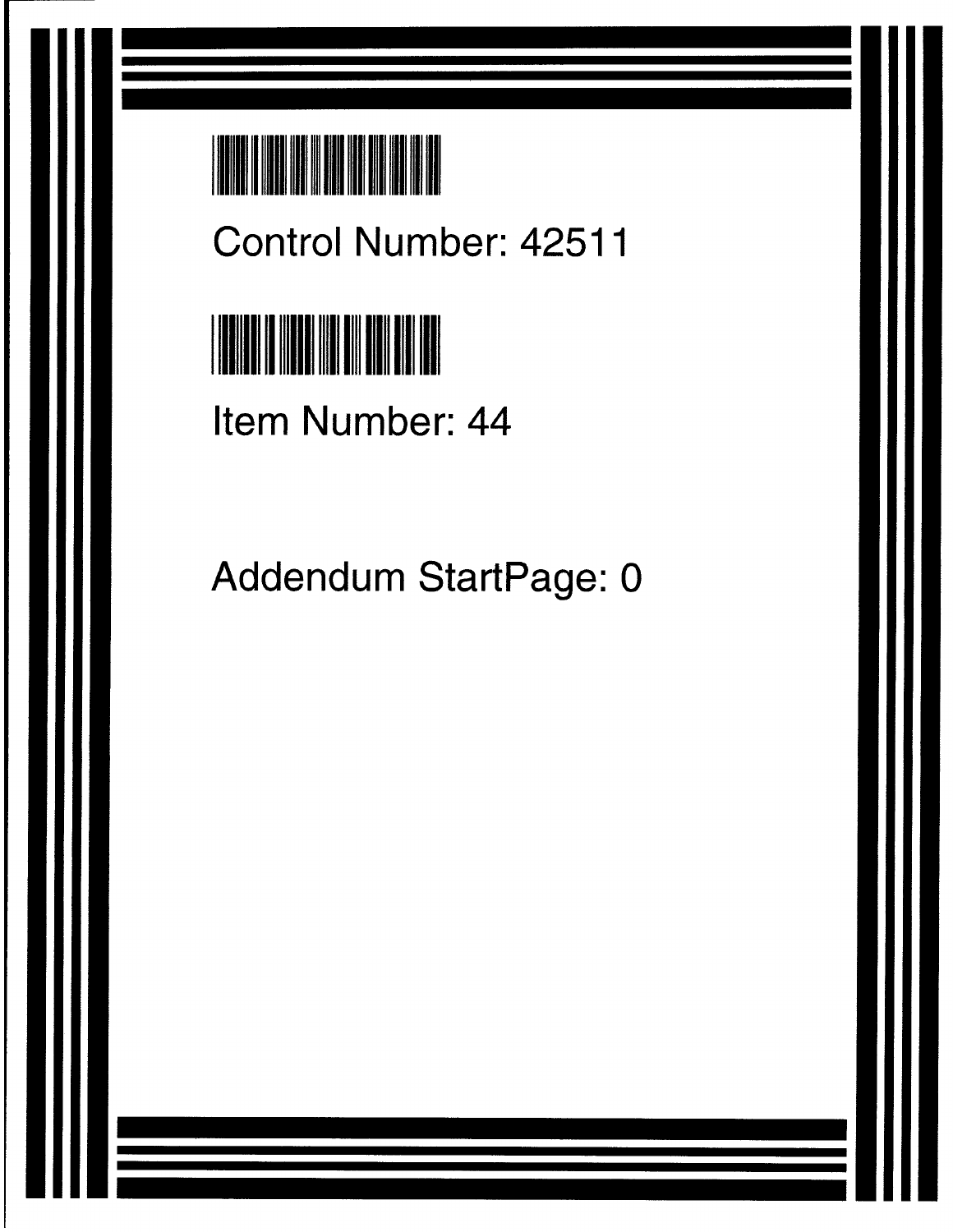### DOCKET NO. 42511

COMPLAINT OF CALPINE \$<br>CORPORATION AND NRG ENERGY, \$ CORPORATION AND NRG ENERGY, §<br>
INC. AGAINST THE ELECTRIC §<br>
RELIABILITY COUNCIL OF TEXAS §<br>
AND APPEAL OF DECISION §<br>
CONCERNING THE HOUSTON §<br>
IMPORT PROJECT § INC. AGAINST THE ELECTRIC RELIABILITY COUNCIL OF TEXAS AND APPEAL OF DECISION CONCERNING THE HOUSTON **IMPORT PROJECT** 

#### PUBLIC UTILITY COMMISSION

 $\hat{\gamma}$  .

m 1

#### OF TEXAS

## ERCOT'S RESPONSE TO CALPINE CORPORATION'S AND NRG ENERGY, INC.'S MOTION TO COMPEL ERCOT TO ANSWER REQUESTS FOR INFORMATION

**Electric Reliability Council of Texas,** Inc. ("ERCOT") **files this response to Calpine** Corporation's and NRG Energy, Inc.'s (collectively, "Houston Generators") Motion to Compel ERCOT to Answer Requests for Information, which was filed with the Public Utility Commission of Texas ("Commission") on June 30, 2014. ERCOT was never served with the Houston Generators' motion. However, in the interest of moving this case forward expeditiously, ERCOT responds to the motion five working days after it was filed. This response is timely filed.

ERCOT filed objections on June 23, 2014, to requests for information submitted by the Houston Generators that (1) would require ERCOT to produce documents that do not exist and would require new analysis to create, or (2) are irrelevant to this docket.<sup>1</sup> The Houston Generators filed a motion to compel ERCOT to respond to those requests. For the reasons set forth in ERCOT's objections and in this response, the Houston Generators' motion should be denied.

## **1. ERCOT Should Not be Compelled to Perform New Analysis for the Houston Generators** (**RFIs 1-29, 2-10 and 2-11)**

P.U.C. Procedural Rule 22.141(a) states that "[a] person is not required to produce a document or tangible thing unless it is within that person's constructive or actual possession,

<sup>&</sup>lt;sup>1</sup> Objections of Electric Reliability Council of Texas, Inc. to Calpine Corporation's and NRG Energy, Inc.'s Firs and Second Request for Information to ERCOT (June 23, 2014).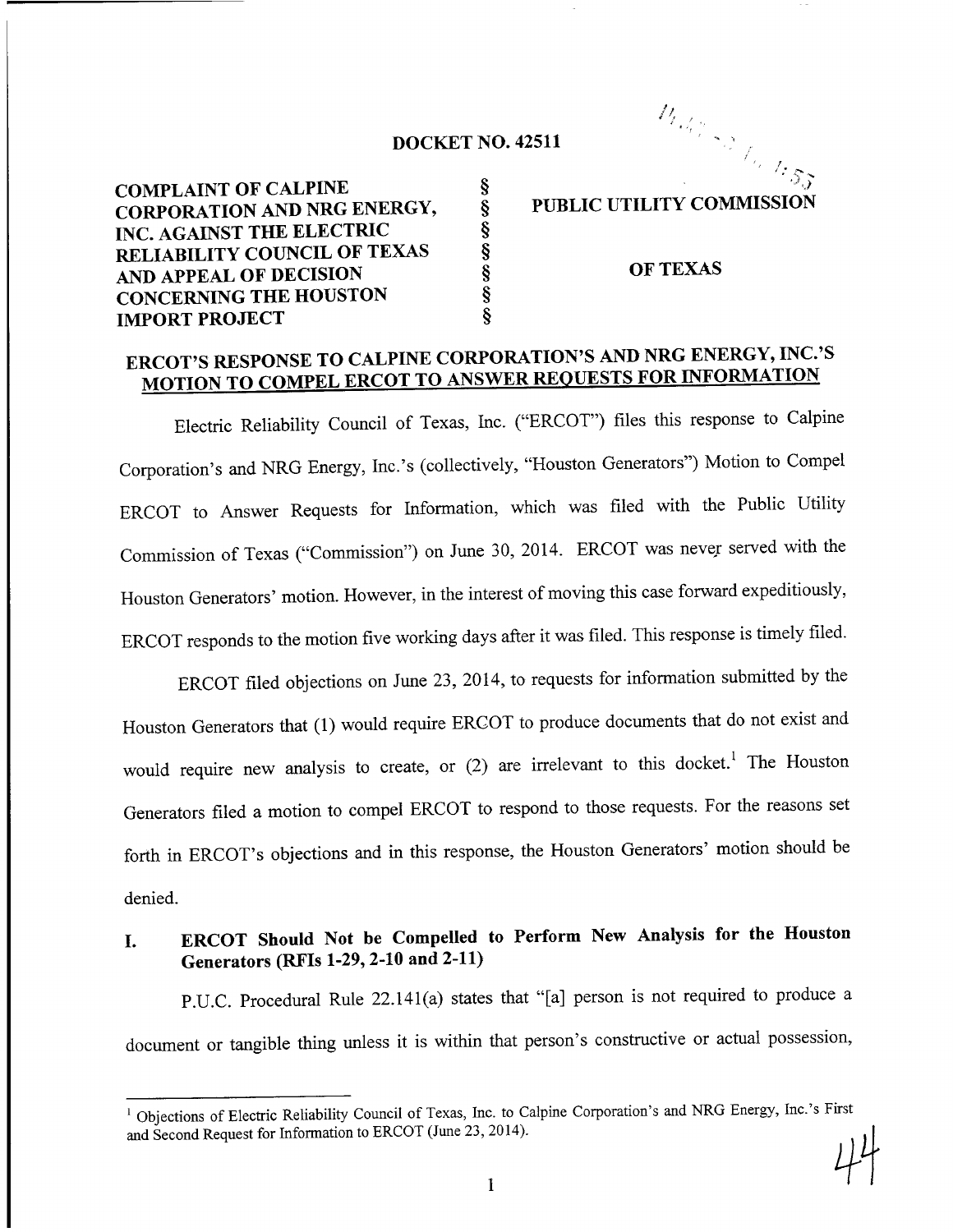custody, or control." In its independent review of the Houston Import Project, ERCOT performed analysis consistent with the applicable transmission planning requirements. ERCOT also performed sensitivity analyses to verify the reasonableness of ERCOT's conclusions and to respond to comments from stakeholders (including the Houston Generators). In its Independent Review of the Houston Import RPG Project and in response to discovery requests from the Houston Generators, ERCOT has provided hundreds of pages of information about those analyses.2 But the Houston Generators also request that ERCOT provide the results of analysis that ERCOT has not performed. ERCOT is not required to produce such results because they do not exist and ERCOT, therefore, does not have them within its constructive or actual possession, custody, or control.<sup>3</sup>

In addition, the Commission's discovery procedures cannot reasonably be read to require ERCOT's transmission planning staff to perform the Houston Generators' analysis for them. If the Houston Generators believe that additional analysis should be performed, they should retain an expert to do so. ERCOT has provided the power flow base case models used for the HIP analysis in response to discovery requests from the Houston Generators. Those models could be used by the Houston Generators to perform the requested analysis.

Furthermore, the dockets cited by the Houston Generators do not support the relief they seek and, even if they did, would represent bad policy if applied to this proceeding. The most recent docket cited is TXU Energy Company's 2001 application for a price to beat fuel factor

**<sup>2</sup> Electric Reliability Council of Texas, Inc.'s Response to Calpine Corporation's and NRG Energy, Inc.'s Complaint Against the Electric Reliability Council of Texas and Appeal of Decision Concerning the Houston Import Project at Bates 32-77** (**June 10, 2014); Electric Reliability Council of Texas, Inc.'s Responses to Calpine Corporation's and NRG Energy, Inc.'s First Request for Information** to ERCOT (July 3, **2014); Electric Reliability Council of Texas, Inc.'s Responses to Calpine Corporation's and NRG Energy, Inc.'s Second Request for Information** to ERCOT (July 3, 2014).

<sup>3</sup> P.U.C. PROC. R. 22.141(a).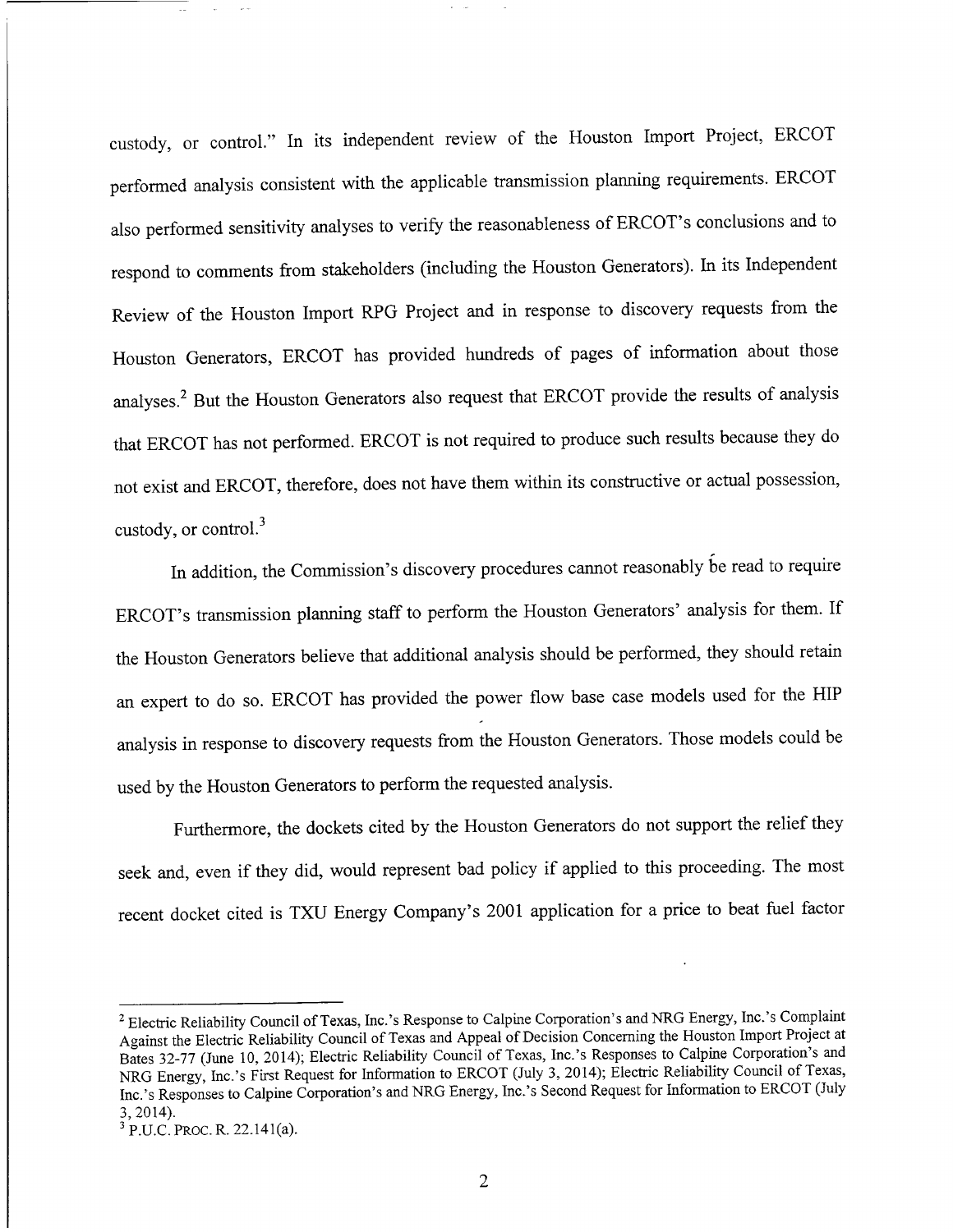tariff in connection with the implementation of customer choice.<sup>4</sup> That docket does not support the Houston Generators' request for two reasons. First, the information requested in the TXU price to beat docket was estimates of costs that TXU would incur in the future. The ALJ determined that TXU was in the best position to forecast its own future costs. Here, ERCOT has already provided information to the Houston Generators that would allow them to perform the requested analysis if they are willing to commit the resources to doing so. Second, this is not a utility ratemaking proceeding in which the utility bears the burden of proof to justify a new tariff. Rather, this is an appeal of an ERCOT Board decision made following months of stakeholder review and ERCOT's independent analysis. ERCOT processed the Houston Import Project through the Regional Planning Group ("RPG"), responded to numerous comments from stakeholders (including the Houston Generators), presented its recommendations to the ERCOT Technical Advisory Committee ("TAC") and the ERCOT Board of Directors ("Board"), and received endorsements of those recommendations from both TAC and the ERCOT Board. Remaining dissatisfied after the conclusion of this robust analysis and review process, the Houston Generators now appeal the ERCOT Board's decision. Rather than requiring ERCOT's transmission planning staff to perform new analysis for them, the Houston Generators should be required to bear the cost of performing the new analysis they believe will show error in the ERCOT Board's decision. It would be bad policy to require otherwise.

The Houston Generators also cite to a 2001 Southwestern Public Service Company fuel factor docket.5 In that docket, the SOAH ALJ ordered Texas Industrial Energy Consumers (`TIEC") to produce information in the possession of TIEC members. That order does not

*<sup>°</sup> Application of TXU Energy Company to Implement Price to Beat Fuel Factor,* **Docket No. 24040, Order No. 10 (June 15, 2001).**

*<sup>5</sup> Application of Southwestern Public Service Company for Authority to: (1) Revise its Fixed Voltage Level Fuel Factors; (2) Surcharge its Historical Fuel Under-Recoveries; (3) Surcharge its Estimated Fuel Under-Recoveries,* **Docket No. 23718, Order No. 9 (May 3, 2001).**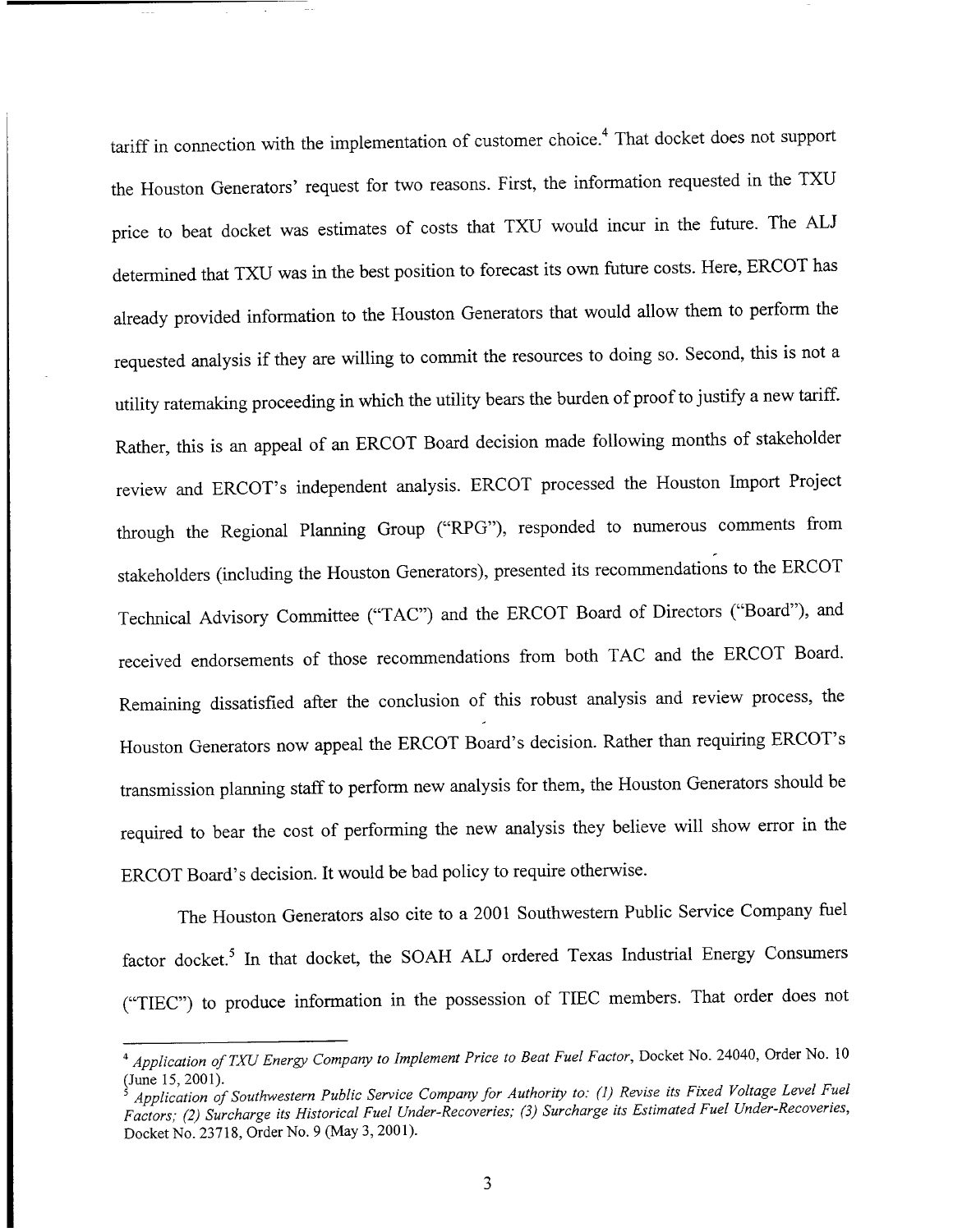**support the Houston Generators' request that** ERCOT **produce information that does not** presently exist and would require new analysis to create. Rather, the order addressed whether an organizational party could be required to produce information in the possession of the organization's members.

Finally, the third docket cited by the Houston Generators is a 1994 El Paso Electric rate case.6 As explained above, this is not a ratemaking proceeding in which the utility bears the burden of proof to justify a new tariff. Rather, this is an appeal of an ERCOT Board decision following months of analysis and public review. It would be bad policy to require ERCOT's transmission planning staff to perform the Houston Generators' analysis for them, especially in light of the significant efforts made by ERCOT to respond to comments from the Houston **Generators during the RPG process and subsequent** review by TAC and the ERCOT Board.

For all of these reasons, the Houston Generators' motion to compel ERCOT to respond to the following requests (including the underlined portion of requests 1-29 and 2-11 and all of request 2-10) should be denied:

*1-29. On February 17, 2014, Calpine filed with ERCOT Supplemental Comments that questioned ERCOT's 2010-2020 load growth assumptions for ERCOT, Houston Load Zone, the North Central Zone and Southern Zone because the assumptions varied widely from actual zone growth rates for the period 2003-2013. ERCOT's response stated, in part, "ERCOT concludes that Calpine's assertion 'if the relative growth rate for Houston and the South weather zone is lower or on par with that of North Central, the need for additional import capability into Houston, under the same G-1 +N-1 reliability requirement, would have disappeared' is not supported based on the reliability and sensitivity studies that ERCOT has performed for the this review. " Please provide the reliability and sensitivity studies referenced in ERCOT's response. Please provide analysis results that show how the need for North - Houston transfer capability* will change, if load in the Coast, North Central and Southern weather zones grows at a *similar rate from 2010 to 2018 (i.e., start from the 10DSA 2010 SUM] Final 04162010 SSWG case, and then grow the load through 2018 at a same rate for these zones).* Also, please provide analysis to confirm, using a uniform 1.30% growth rate for all

*<sup>6</sup> Application of El Paso Electric Company for Authority to Change Rates and of Central and South West Corporation and El Paso Electric Company for Approval of Acquisition,* Docket No. 12700, 20 P.U.C. BULL. 79, Order No. 18 (April 15, 1994).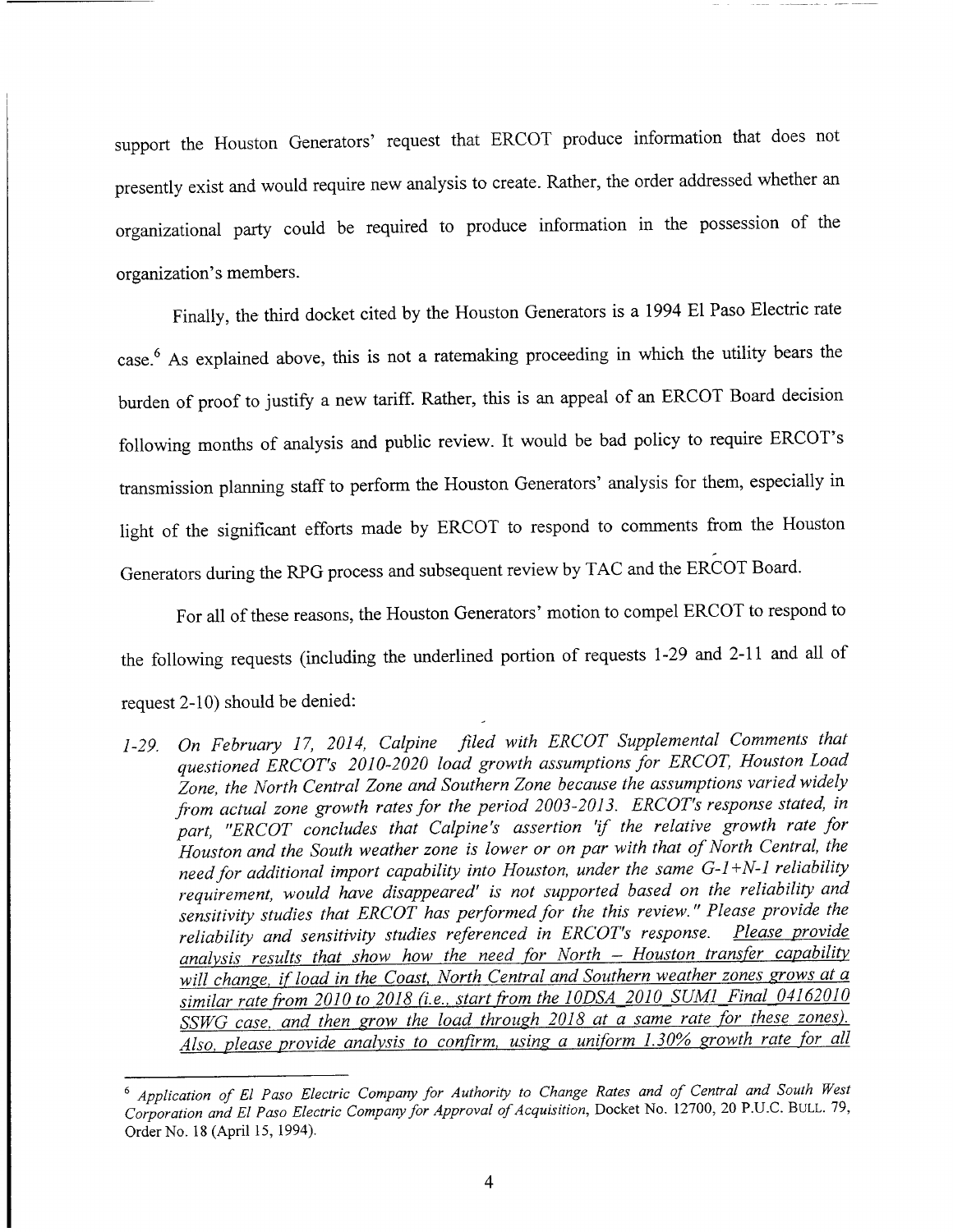*weather zones, whether the need for additional import will completely disappear. If not please confirm how much additional import capability is needed.*

- *2-10. At page 19 of ERCOT's Response to the Complaint. ERCOT asserts "[t]hat analysis showed that 1, 800 MW of additional generation or demand response would be required to* defer the project for one year." How much additional generation or demand *response would be necessary to defer the HIP for five years?*
- *2-11. At page 20 of ERCOT's Response to the Complaint, ERCOT states "[t]he Houston Generators complain that ERCOT's new load forecasting methodology should have been used in ERCOT's Houston Import Project analysis. But that load forecast was not completed until February of 2014, the same month that ERCOT published its Independent Review. " Has ERCOT run its HIP analysis using the new load forecasting methodology from the latest CDR? Why or why not? If not, please rerun the HIP analysis using the same assumptions and methodologies, but using the load forecasting methodology used in the latest CDR.*

## II. ERCOT **Should Not be Compelled to Respond to Irrelevant Requests** (**RFIs 1-** 7(b)(i), **1-18,1-27,2-2,2-3 and 2-9)**

P.U.C. Procedural Rule 22.141(a) states that "[p]arties may obtain discovery regarding any matter, not privileged or exempted under the Texas Rules of Civil Evidence, the Texas Rules of Civil Procedure, or other law or rule, that is relevant to the subject matter in the proceeding." The Houston Generators brought this complaint under P.U.C. Procedural Rule 22.251.7 Subsection (b) of that rule allows an affected entity to challenge ERCOT conduct "that is in violation or claimed violation of any law that the commission has jurisdiction to administer, of any order or rule of the commission, or of any protocol or procedure adopted by ERCOT pursuant to any law that the commission has jurisdiction to administer." Parties may, therefore, obtain discovery in this docket regarding ERCOT conduct that is in claimed violation of any law, rule, order, or protocol within the Commission's jurisdiction. Because the requests to which ERCOT has objected do not fall within that scope, the Houston Generators' motion to compel should be denied.

<sup>&#</sup>x27; Calpine Corporation's and NRG Energy, Inc.'s Complaint Against the Electric Reliability Council of Texas and Appeal of Decision Concerning the Houston Import Project at 10 (May 13, 2014) ("This proceeding seeks relief under P.U.C. PROC. R. 22.251").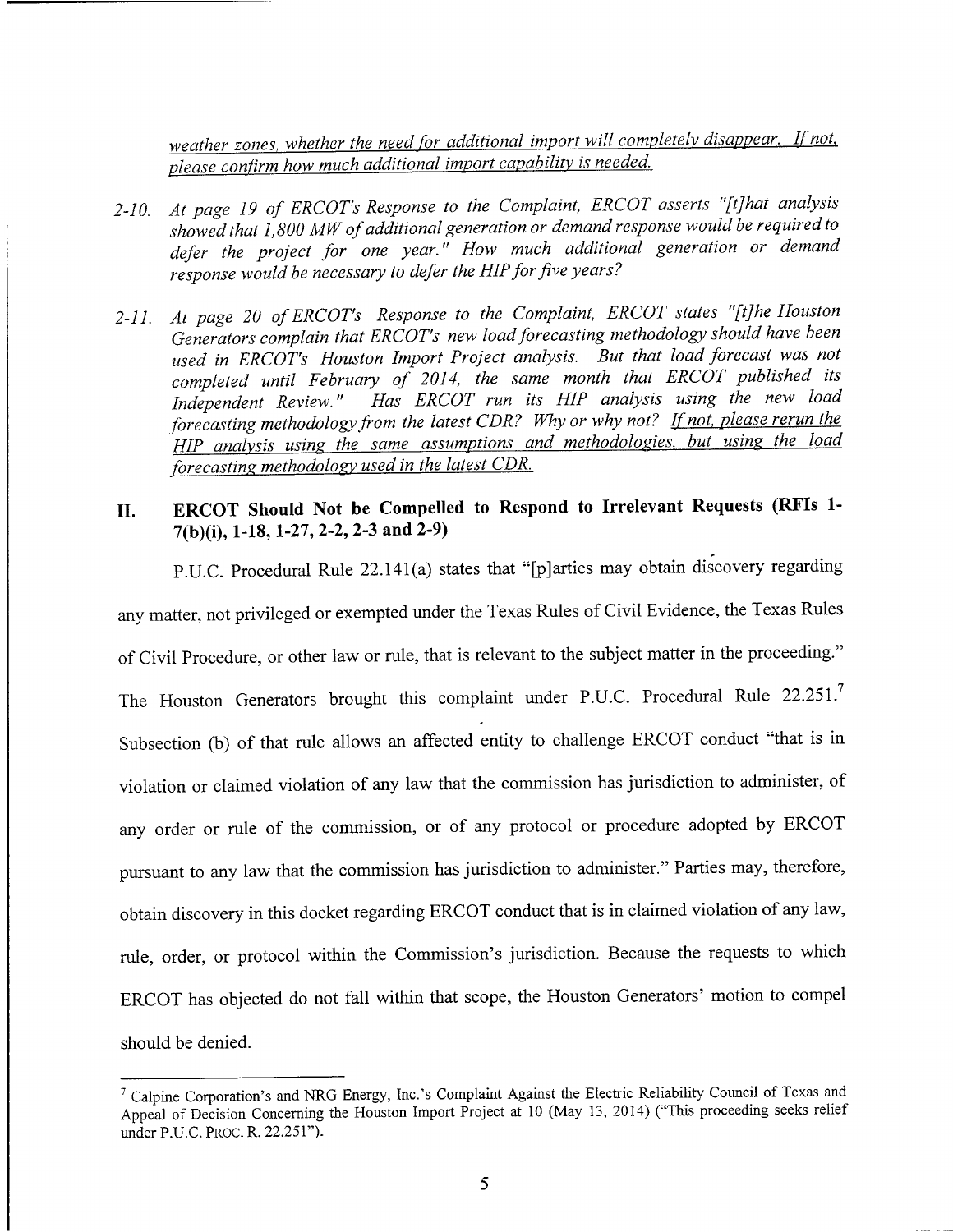The Houston Generators assert that ERCOT's relevance objections are based on ERCOT's interpretation of the applicable transmission planning authorities. But, in fact, the Houston Generators have either failed to cite a law, rule, order, or protocol within the Commission's jurisdiction to which their requests relate or have themselves adopted an interpretation that is inconsistent with the relevant authorities.

The Houston Generators **take issue** with ERCOT's citation to P.U.C. Procedural Rule 22.251 in its objections because that rule "is not a discovery rule."<sup>8</sup> But ERCOT cited that rule in support of its relevance objection, and the rule defines the scope of this proceeding. Few things are more germane to the question of whether a discovery request seeks relevant information than the rule defining the scope of the proceeding.

The Houston Generators purport to quote P.U.C. Procedural Rule 22.141(a) as allowing discovery of inadmissible evidence that is "reasonably calculated to lead to the discovery of admissible evidence."<sup>9</sup> ERCOT notes that the rule language purportedly quoted by the Houston Generators does not appear in the cited rule or any other Commission procedural rule. Furthermore, the Houston Generators fail to explain how, even if the information they seek is not itself admissible, it would lead to the discovery of admissible evidence.

ERCOT **responds to the Houston Generators' motion as to the individual requests as** follows:

### *1-7. The following requests for information are in reference to the Independent Review.*

*b. Page 2 of the Independent Review states, "Historical data indicates that approximately 1,800 MW of new generation has been added in the Houston region over the past ten years (2004 to 2013), while approximately 3,800 MW of generation has been retired over that time. "*

<sup>8</sup> Calpine Corporation's and NRG Energy, Inc.'s Motion to Compel the Electric Reliability Council of Texas to Answer Requests for information at 6 (June 30, 2014).

<sup>9</sup> Calpine Corporation's and NRG Energy, Inc.'s Motion to Compel the Electric Reliability Council of Texas to Answer Requests for Information at 6 (June 30, 2014).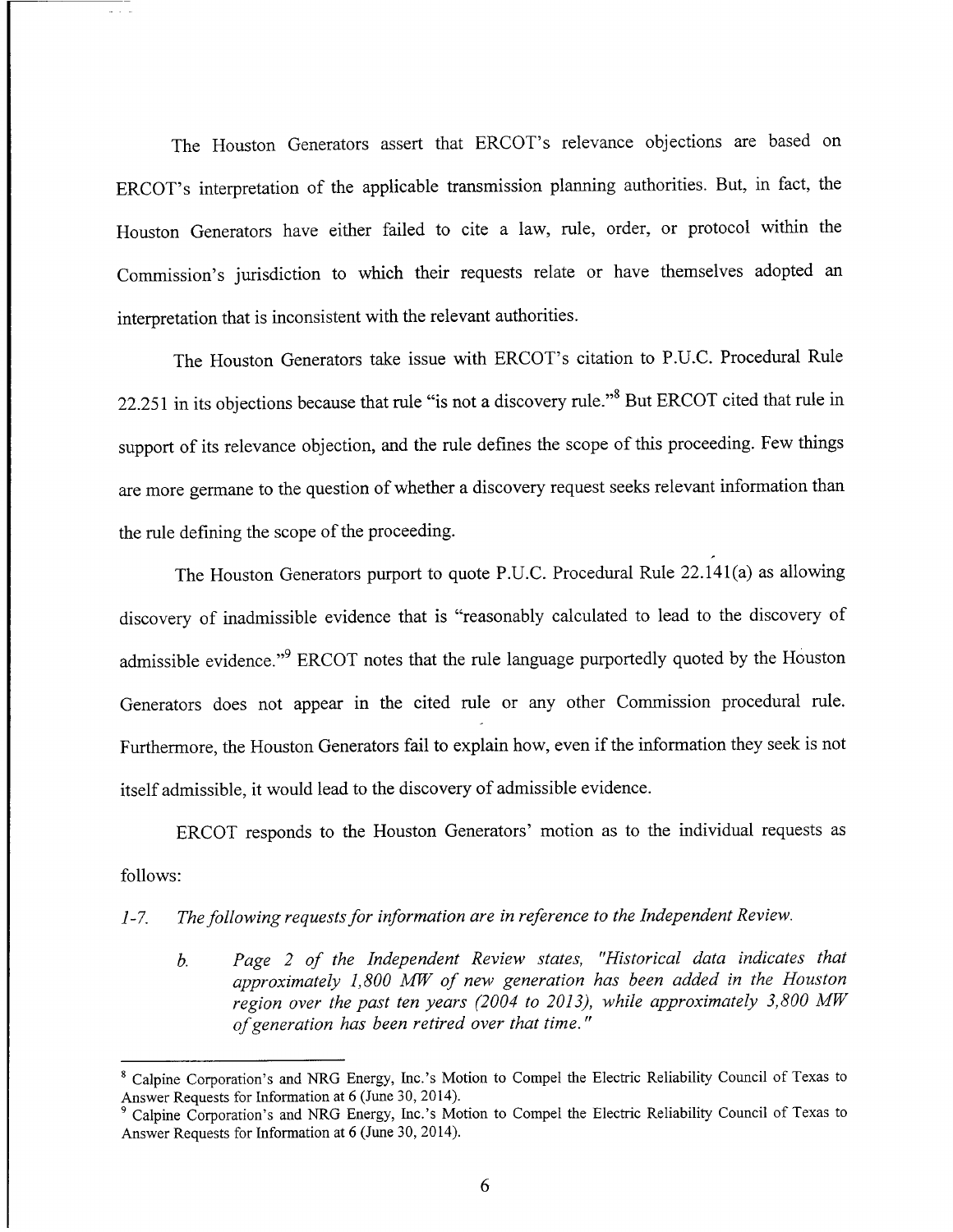- *Please provide historical data showing the amount of generation added*  $\dot{i}$ . *and the amount of generation retired in the North Central weather zone region over this same timeframe.*
- *1-18. Please produce the gross and net capacity additions of generation capacity interconnected and capable of delivering electricity to the ERCOT grid within the Coastal weather zone for each year from 2006 to the present. Please provide the same information for the North weather zone and the North Central weather zone.*

In support of the relevance of these requests, the Houston Generators once again *state their argument* that additional generation is needed in the North Central weather zone to solve the identified reliability issues.10 But the Houston Generations once again *fail to cite* a single law, rule, order, or protocol within the Commission's jurisdiction to which the requested information relates. In the power flow modeling that found a reliability need for the Houston Import Project, ERCOT did not include this historical generation information because the applicable transmission planning authorities do not instruct ERCOT to do so. The requested information, therefore, would have no bearing on whether ERCOT violated a law, rule, order, or protocol within the Commission's jurisdiction, as illustrated by the Houston Generators' failure to cite such an authority.

*1-27. Please explain the reason the Pondera King Power Project is included in the available capacity for 2018 in the February 2014 CDR, but excluded in the May 2014 CDR. Please confirm or deny that the April 2014 ERCOT System Planning Monthly Status Report shows a "Projected COD "for the Pondera King Power Project of July 2017.*

As with the above requests, the applicable transmission planning authorities do not instruct ERCOT to consider whether a resource is included in the Capacity, Demand, and Reserves ("CDR") report when performing its analysis of the reliability need for a transmission project, so whether Pondera King was included in the CDR is not relevant to this docket. The Houston Generators seem to argue that ERCOT's response to the Houston Generators' claims

<sup>&</sup>lt;sup>10</sup> Calpine Corporation's and NRG Energy, Inc.'s Motion to Compel the Electric Reliability Council of Texas to Answer Requests for Information at 11 (June 30, 2014).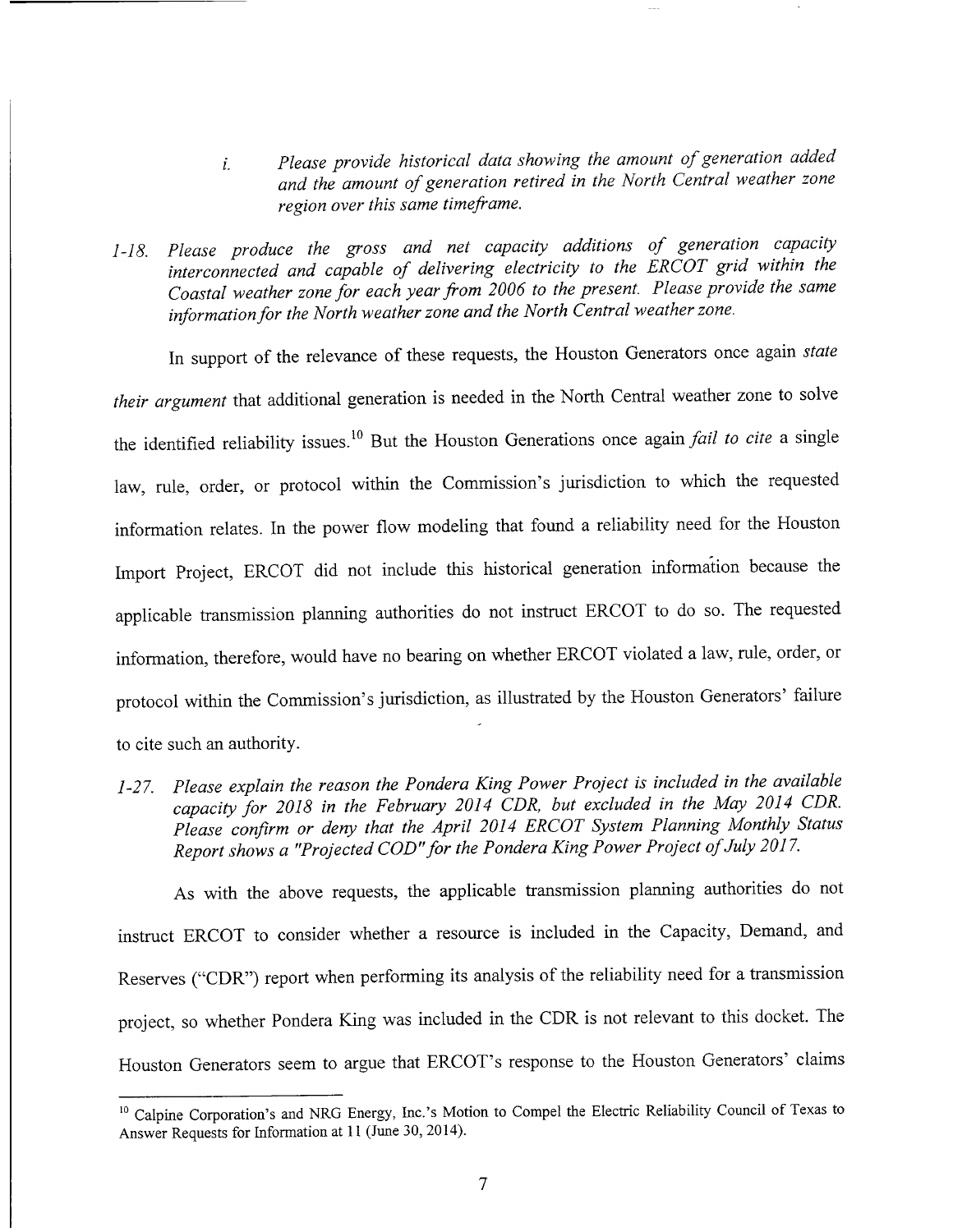**about Pondera King establishes that those claims are relevant.** ERCOT has **never stated that whether Pondera King is included in the CDR is relevant to this docket,** and ERCOT's **response to an irrelevant issue cannot reasonably be read as an admission that the issue is relevant.**

- *2-2. Do you agree that reliability transmission projects recommended by ERCOT, if constructed, affect future LMPs in the ERCOT market place as compared to what they would be if the reliability projects were not constructed? If not, please explain the basis of your disagreement.*
- *2-3. Do you agree that to the extent future ERCOT LIVIPs are affected, the economics of new resources (generation or load) will also be affected? If not, please explain the basis of your disagreement.*

**In support** of the **relevance of these requests, the Houston Generators once again state their argument that the Houston Import Project will suppress locational marginal prices by reducing congestion costs." But they fail to establish how that issue relates to an alleged violation of a law, rule, order, or protocol within the Commission's jurisdiction.**

**The Houston Generators attempt to show the relevance of these requests by reading into** the ERCOT Protocols and Planning Guides a requirement that ERCOT must perform an economic analysis of congestion costs in its analysis of the need for a reliability project. While P.U.C. Substantive Rule 25.10I(b)(3)(A)(i) requires an economic analysis for a transmission project recommended for economic reasons, it explicitly states that this requirement "does not apply to an application for a transmission line that is necessary to meet state or federal reliability standards." And in fact, ERCOT has recommended, and the Commission has approved, construction of thousands of miles of transmission lines to address reliability criteria violations without the analysis urged by the Houston Generators. The Houston Generators have once again failed to show how the requested information is relevant to an applicable law, rule, order, or protocol within the Commission's jurisdiction.

<sup>&</sup>lt;sup>11</sup> Calpine Corporation's and NRG Energy, Inc.'s Motion to Compel the Electric Reliability Council of Texas to Answer Requests for Information at 13 (June 30, 2014).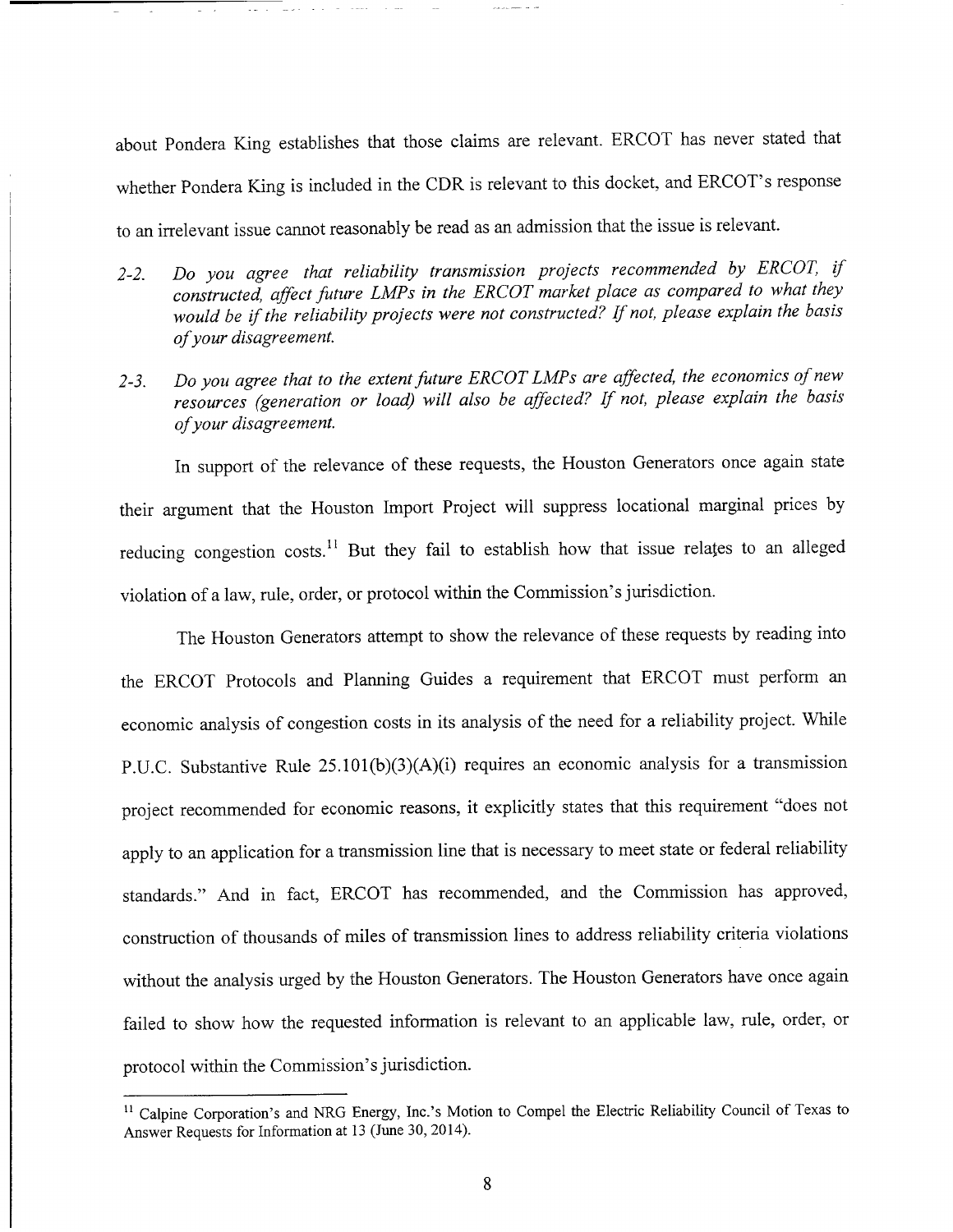- *2-9. Is it possible for generation projects to address transmission reliability criteria violations? If yes how does ERCOT assess cost-efficiency of a transmission-only solution, a generation and transmission combined solution , and a generation-only solution?*
	- *a. Do you agree that for the HIP to solve the reliability criteria violation you claim exists, generation and other resources must be available outside the Coastal weather zone to produce the energy to be imported into the Coastal weather zone?*
	- *b. Under the conditions studied, is there sufficient generation capacity actually in ERCOT to meet demand in all cases considered in the HIP analysis? If not, does ERCOT recommend investors must build generation to address the generation capacity aspects oftransmission reliability criteria?*

ERCOT objected to the underlined portion of this request. As with requests 2-2 and 2-3 above, the Houston Generators assert that the underlined portion of this request is relevant because ERCOT should have performed a full economic analysis. But, as discussed above, P.U.C. Substantive Rule 101(b)(3)(A)(i) expressly provides that such an analysis is not required for a reliability project like this one. The Houston Generators have once again failed to show how the requested information is relevant to an applicable law, rule, order, or protocol within the Commission's jurisdiction.

## III. ERCOT Has Not Prejudiced the Houston Generators by Stating that it May Later Respond to Requests to Which it Objected.

**The Houston Generators complain about the statement** in ERCOT's **objections that** "ERCOT may re-evaluate its objection to this request after the Commission provides guidance to the parties regarding the issues to be addressed."<sup>12</sup> ERCOT properly objected to each of the discovery requests discussed in this pleading. Pursuant to P.U.C. Procedural Rule 22.144(d)(4), "[t]he requirement to respond to those requests, or portions thereof, to which objection is made shall be postponed until the objections are ruled upon and for such additional time thereafter as

<sup>&</sup>lt;sup>12</sup> Calpine Corporation's and NRG Energy, Inc.'s Motion to Compel the Electric Reliability Council of Texas to Answer Requests for Information at 8 (June 30, 2014).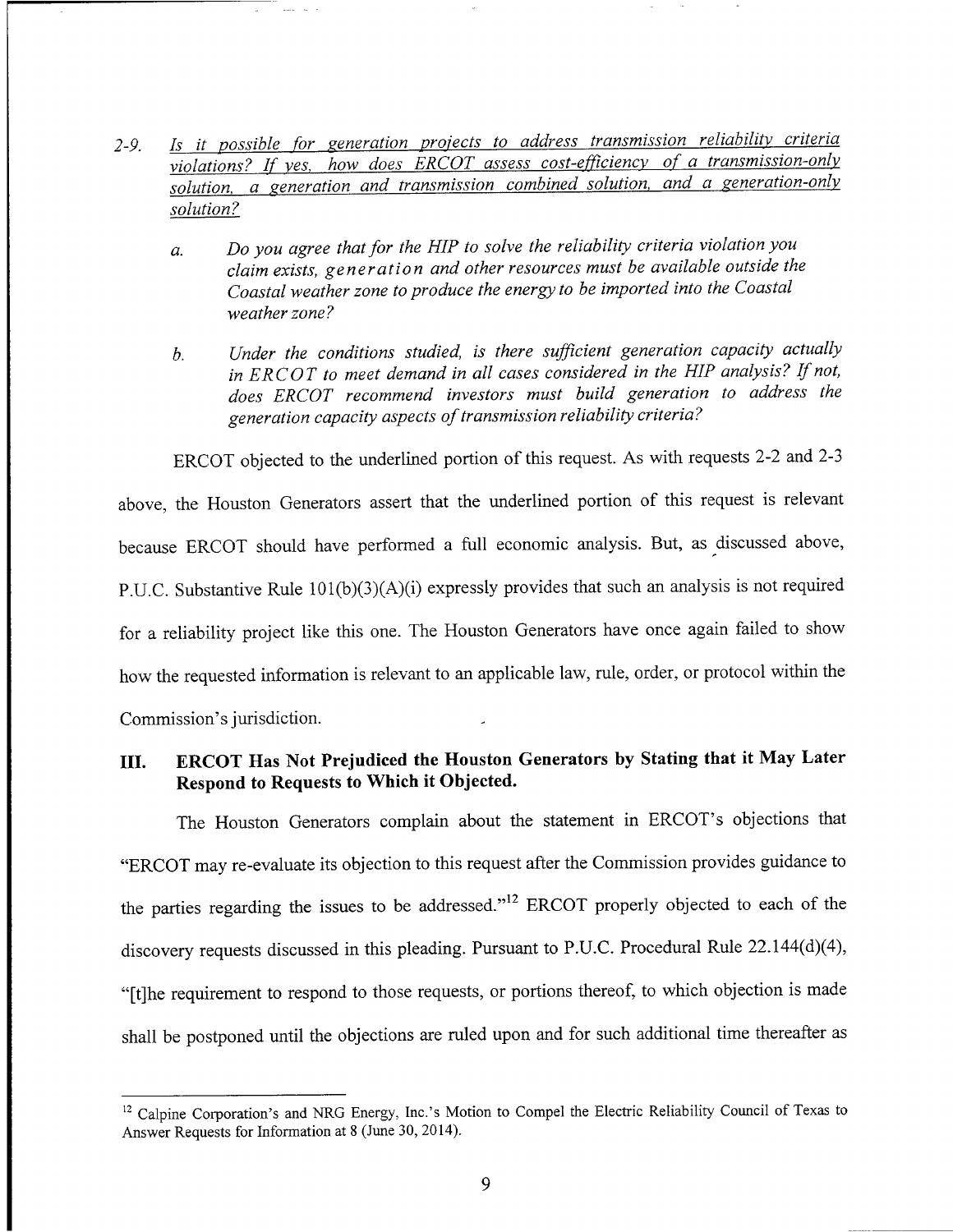the presiding officer may direct." Consequently, ERCOT is not presently required to respond to the requests to which it objected. In the event that ERCOT later responds voluntarily to requests to which it objected, ERCOT would oppose a supplemental reply filing by the Houston Generators unless and until they establish good cause for such a filing. The Houston Generators' claim of prejudice at this point is mere speculation and completely unsupported.

#### IV. CONCLUSION

For the reasons stated above, ERCOT respectfully requests that the Commission deny the Houston Generators' motion to compel.